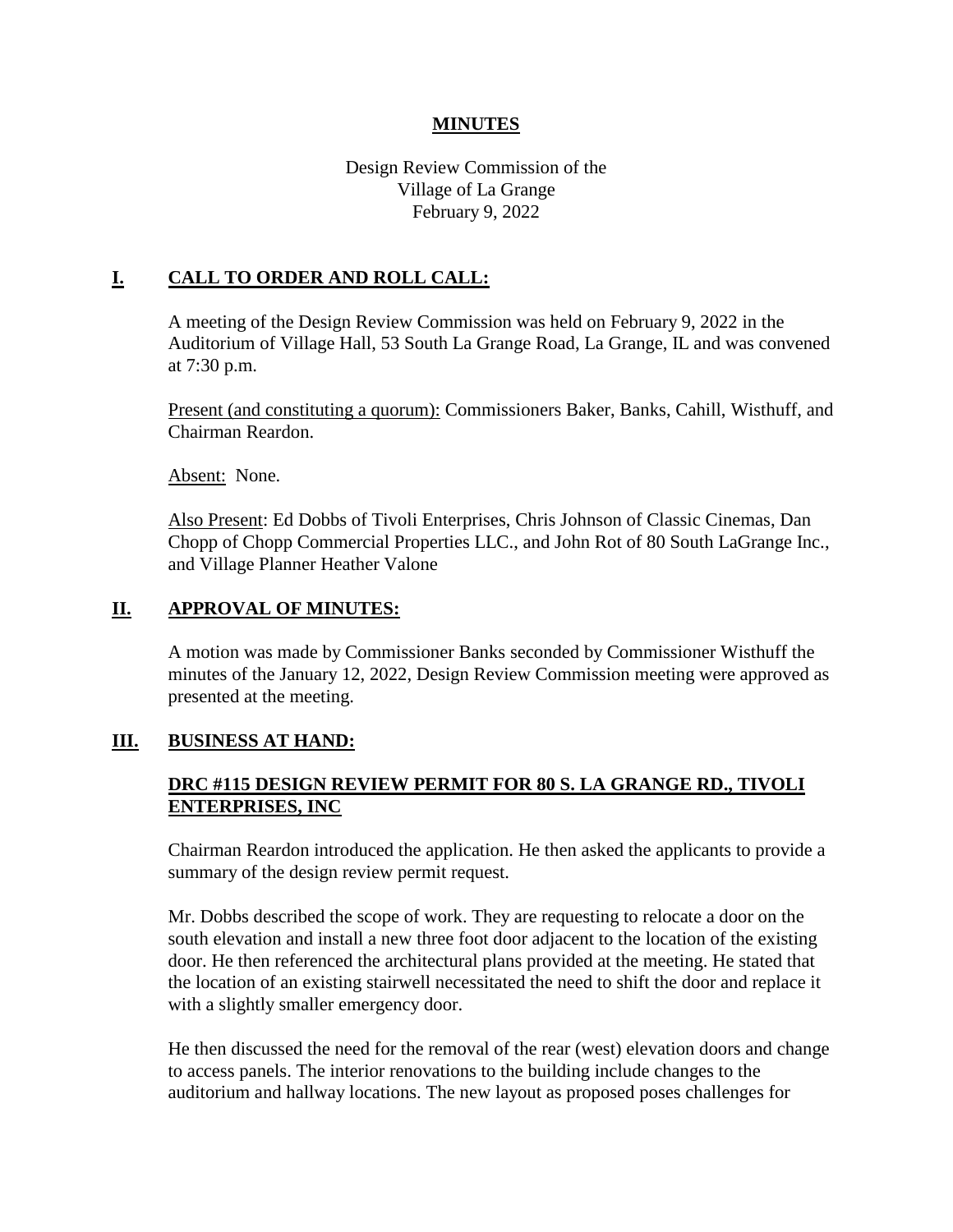replacing the screens in the back two auditoriums. The access panels would allow for the future replacement of the theater screens.

Mr. Dobbs stated they would match the existing exterior materials as much as possible to fill in the areas on both the west and south elevations of the building. He stated that his masonry contactor believes they can match the brick very well. He stated that the intent was not to significantly alter the appearance of these two elevations.

Chairman Reardon ask the applicant to confirm the scope of work. He said that the project is to take an existing door on Cossitt Ave. and move it slightly east three to four feet and replace it with a three foot door. Then the back two doors would be replaced with access panels and the rest of the area bricked.

Mr. Dobbs confirmed the scope of work as stated by Chairman Reardon.

Chairman Reardon the confirmed that the applicants' architect had reviewed the Fire Code and certified that the changes would still meet the code requirements.

Mr. Dobbs stated yes.

Chairman Reardon asked if any other Commissioners had any questions or comments.

Commissioner Cahill asked the applicant to clarify that the door proposed on Cossitt Ave. is new.

Mr. Dobbs the existing door is four feet, per the Building Code and their new auditorium layouts and capacities only a three foot door is needed. This is why the door will be new.

Chairman Reardon asked for a motion for the design review permit for the relocation and replacement of the door on the south elevation, and removal of the rear doors and replacement with access panels.

### **Design Review Commission Recommendation**

A motion was made by Wisthuff, seconded by Banks to recommend the proposed changes to the south and west elevations as presented.

A roll call vote was taken *Ayes: Baker, Banks, Cahill, Wisthuff, Reardon Nays: Motion passed*

## **IV. OLD BUSINESS**